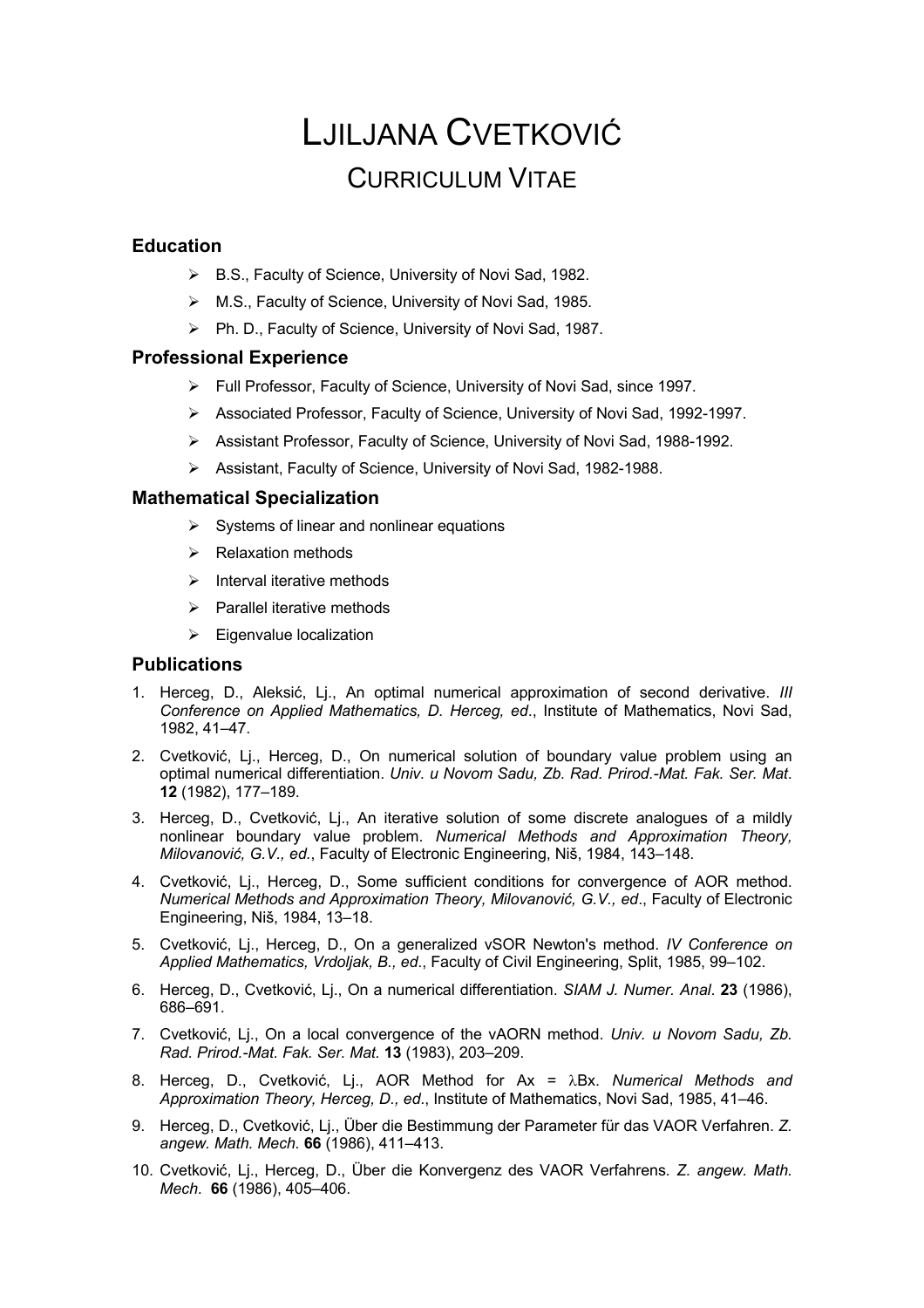- 11. Cvetković, Lj., Relaxation methods for solving systems of linear and nonlinear equations. (in Serbian), *Master thesis*, Faculty of Science, Novi Sad, 1985, 77pgs.
- 12. Cvetković, Lj., On the nonsingularity of interval matrices. *Conference on Applied Mathematics 5, Bohte, Z., ed*., University of Ljubljana, Institute of Mathematics, Physics and Mechanics, Liubliana, 1986, 27-32.
- 13. Cvetković, Lj., Herceg, D., Eine Modifikation des AOR Verfahrens*. Z. angew. Math. Mech*. **67** (1987), 464–467.
- 14. Cvetković, Lj., Herceg, D., Some sufficient conditions for the convergence of the method of averaging functional corrections. *Appl. Numer. Math*. **6** (1989/1990), 187–194.
- 15. Herceg, D., Cvetković, Lj., Petrović, N., On an iterative method for solving certain nonlinear system. *Univ. u Novom Sadu, Zb. Rad. Prirod.-Mat. Fak. Ser. Mat*. **18, 1** (1988), 1–9.
- 16. Cvetković, Lj., Herceg, D., Some results on M- and H- matrices. *Univ. u Novom Sadu, Zb. Rad. Prirod.-Mat. Fak. Ser. Mat.***16, 2** (1986), 121–129.
- 17. Cvetković, Lj., Herceg, D., Convergence theory for AOR method. *Journal of Computational Mathematics* **8** (1990), 128–134.
- 18. Cvetković, Lj., Herceg, D., An improvement for the area of convergence of the AOR method. *Anal. Numer. Theor. Approx*. **16** (1987), 109–115.
- 19. Cvetković, Lj., Herceg, D., On the method of averaging functional corrections applied to linear systems. *Univ. u Novom Sadu, Zb. Rad. Prirod.-Mat. Fak. Ser. Mat*. **18, 1** (1988), 11– 16.
- 20. Cvetković, Lj., Convergence theory of relaxation methods for solving systems of equations. (in Serbian), *Ph.D. Dissertation*, Faculty of Science, Novi Sad, 1987, 96 pgs.
- 21. Cvetković, Lj., Herceg, D., Nonlinear AOR method. *Z. angew. Math. Mech*. **68** (1988), 486– 487.
- 22. Cvetković, Lj., Herceg, D., The AOR method for solving linear interval equations. *Computing* **41** (1989), 359–364.
- 23. Herceg, D., Cvetković, Lj., On a method for solving almost linear system of equations. *Univ. u Novom Sadu, Zb. Rad. Prirod.-Mat. Fak. Ser. Mat*. **21, 1** (1991), 15–22.
- 24. Herceg, D., Cvetković, Lj., A combination of relaxation methods and method of averaging functional corrections. *Numerical Methods and Approximation Theory III, Milovanović, G.V., ed*., Faculty of Electronic Engineering, Niš, 1988, 241–249.
- 25. Herceg, D., Cvetković, Lj., On the extrapolation method and USA algorithm. *Journal of Economic Dynamics and Control* **13** (1989), 301–311.
- 26. Herceg, D., Cvetković, Lj., Convergence of the accelerated overrelaxation method. *Apl. Mat*. **34, 6** (1989), 475–479.
- 27. Cvetković, Lj., Herceg, D., A modification of the overrelaxation method. *Z. angew. Math. Mech*. **69** (1989), 187–188.
- 28. Cvetković, Lj., Herceg, D., Some sufficient conditions for convergence of interval AOR method. *VI Conference on Applied Mathematics, Jovanović, B., ed*., University of Belgrade, Beograd, 1989, 8–13.
- 29. Cvetković, Lj., Herceg, D., Relaxation methods for singular M- matrices. *Z. angew. Math. Mech*. **70** (1990), 552–553.
- 30. Herceg, D., Cvetković, Lj., On an iterative method for a system of equations. *Univ. u Novom Sadu, Zb. Rad. Prirod.-Mat. Fak. Ser. Mat.* **20, 1** (1990), 11–16.
- 31. Surla, K., Herceg, D., Cvetković, Lj., A family of exponentialy spline difference schemes. *Univ. u Novom Sadu, Zb. Rad. Prirod.-Mat. Fak. Ser. Mat.* **20, 1** (1990), 17–26.
- 32. Herceg, D., Cvetković, Lj., On some subclasses of H-matrices. *Z. angew. Math. Mech*. **71** (1991), 815–816.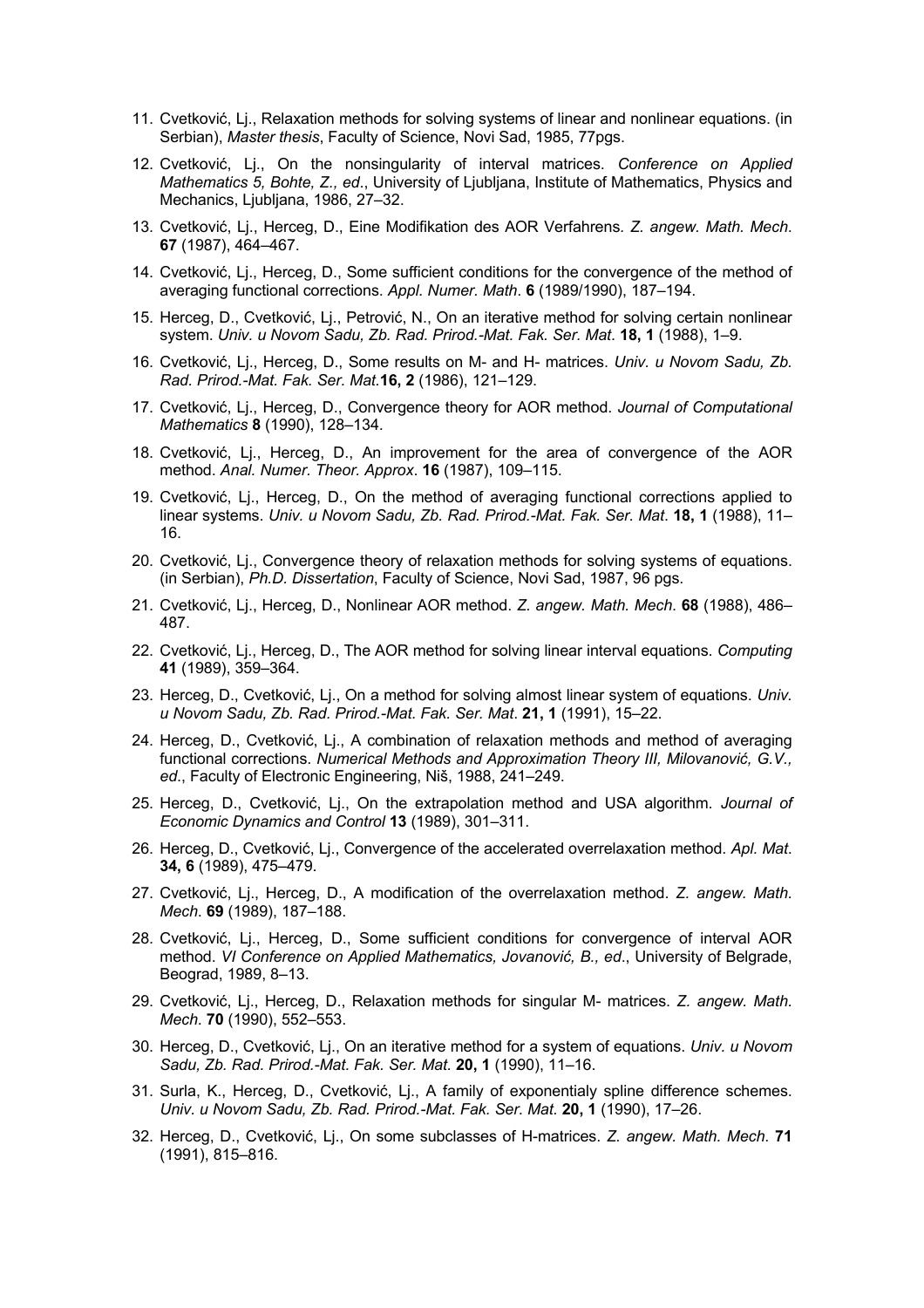- 33. Herceg, D., Cvetković, Lj., Some results on H-matrices in connection with the AOR convergence theory*. Bull. Appl. Math*. **720** (1991) (LVIII), 7–13.
- 34. Petković, M., Cvetković, Lj., A hybrid method for a polynomial complex zero. *Computers Math. Applic.* **21, 2-3** (1990/91), 181–186.
- 35. Cvetković, Lj., Herceg, D., How to apply theory of G-functions to the convergence analysis of the relaxation methods. *Univ. u Novom Sadu, Zb. Rad. Prirod.-Mat. Fak. Ser. Mat*. **23, 2**  (1993), 393–400.
- 36. Herceg, D., Cvetković, Lj., On a nonlinear generalization of a matrix diagonal dominance with application to the AOR method. *Univ. u Novom Sadu, Zb. Rad. Prirod.-Mat. Fak. Ser. Mat*. **24, 1** (1994), 389–396.
- 37. Cvetković, Lj., Herceg, D., Petrović, N., On the overrelaxation method with several relaxation parameters*. Univ. u Novom Sadu, Zb. Rad. Prirod.-Mat. Fak. Ser. Mat*. **23, 2** (1993), 411–416.
- 38. Cvetković, Lj., Some inequalities for spectral radius in connection with relaxation methods convergence theory. *Univ. u Novom Sadu, Zb. Rad. Prirod.-Mat. Fak. Ser. Mat*. **21, 2** (1991), 111–117.
- 39. Cvetković, Lj., Krejić, N., Convergence of the unsymmetric successive overrelaxation method for SDD matrices. *Univ. u Novom Sadu, Zb. Rad. Prirod.-Mat. Fak. Ser. Mat*. **22, 2** (1992), 11–21.
- 40. Cvetković, Lj., Krejić, N., Local and global convergence of the unsymmetric SOR-Newton method. *Univ. u Novom Sadu, Zb. Rad. Prirod.-Mat. Fak. Ser. Mat*. **23, 2** (1993), 381–391.
- 41. Cvetković, Lj., Krejić, N., USSOR method for the SDD matrices. *Z. angew. Math. Mech*. **74** (1994), 671–673.
- 42. Cvetković, Lj., USSOR method for some subclasses of H-matrices. *IX Conference on Applied Mathematics, Herceg, D., Cvetković, Lj., eds*., Institute of Mathematics, Novi Sad, 1995, 7–11.
- 43. Cvetković, Lj., Ogrizović, Z., Strictly diagonally dominant nonlinear mapping and accelerated overrelaxation method*. Bull. Appl. Math*. **1018** (1994) (LXXIII), 15–26.
- 44. Surla, K., Cvetković, Lj., Numerical solution of convective diffusion equations by the use of spectrum enveloping technique. *Bull. Appl. Math*. **1020** (1994) (LXXIII), 35–42.
- 45. Cvetković, Lj., Surla, K., Spectral analysis in connection with iterative solution of convective diffusion equation. *Novi Sad J. of Math*. **26, 1** (1996), 129–134.
- 46. Cvetković, Lj., Convergence theory of some special relaxation methods. *Bull. Appl. Math*. **1186** (1996) (LXXVIII), 83–90.
- 47. Lužanin, Z., Cvetković, Lj., Generalization of diagonal dominance and nonlinear AOR method. *X Conference on Applied Mathematics, Herceg, D., Cvetković, Lj., eds*., Institute of Mathematics, Novi Sad, 1996, 39–45.
- 48. Cvetković, Lj., Two-sweep iterative methods. *Nonlinear Analysis, Theory, Methods & Applications* **30, 1** (1997), 25–30.
- 49. Cvetković, Lj., Convergence acceleration of the iterative methods. *Bull. Appl. Math*. (in print).
- 50. Cvetković, Lj., Obrovski J., On a relaxed 2-stage Gauss-Seidel method. *Bull. Appl. Math*. (in print).
- 51. Cvetković, Lj., Linear part relaxation applied to nonlinear systems. *Mathematica Montisnigri* **VIII** (1997), 37–43.
- 52. Cvetković, Lj., Nedić, J., Prefactorization methods for some subclasses of H-matrices. *Demonstratio Mathematica* **XXXI 4** (1998), 789–800.
- 53. Cvetković, Lj., A note on the convergence of the MAOR method. *J. Comput. Appl. Math*. **103** (1999), 281–285.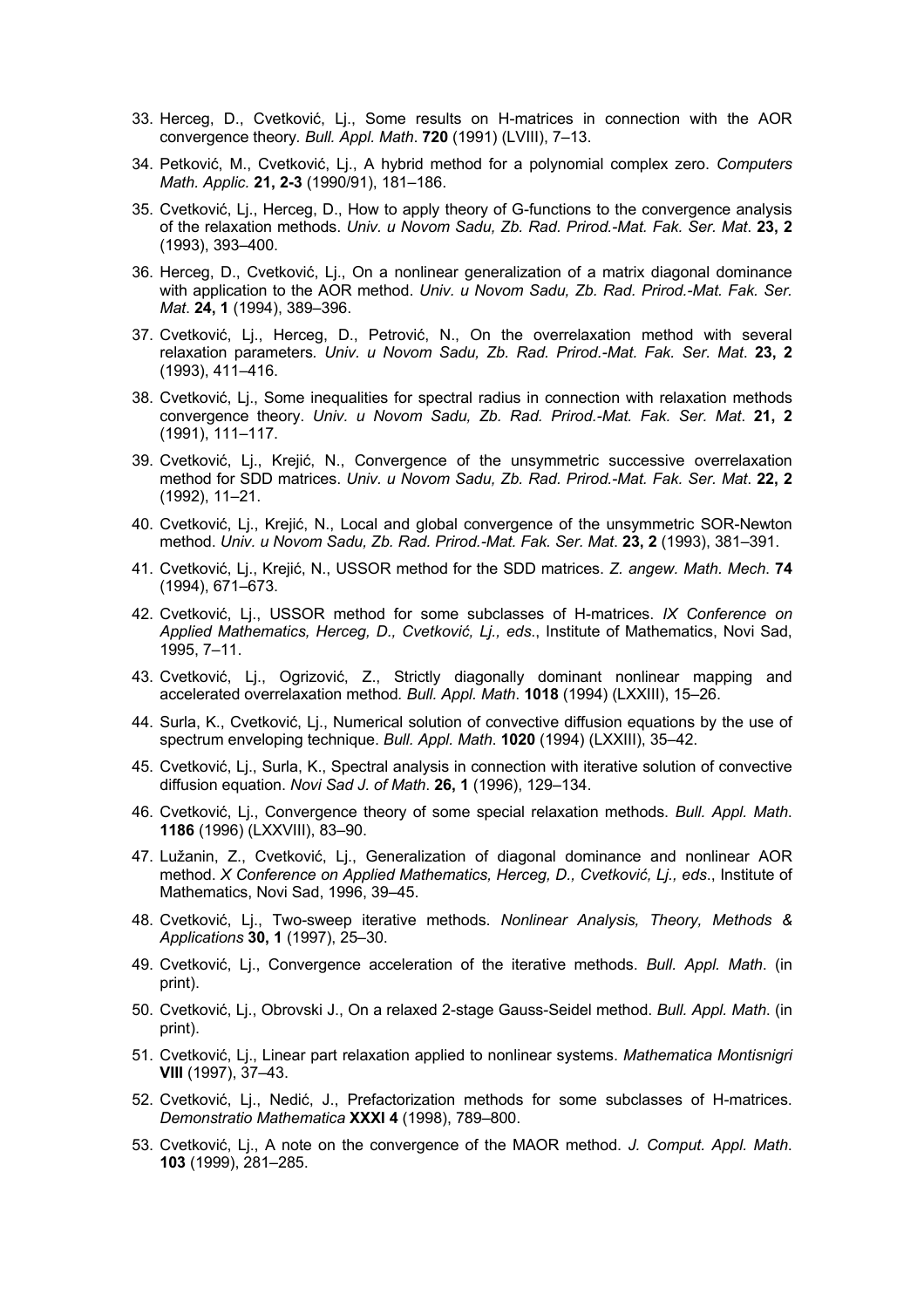- 54. Cvetković, Lj., Obrovski J., The convergence of parallel decomposition type AOR method. *Bull. Appl. Math*. **1433** (1998) (LXXXIV), 109–116.
- *55.* Cvetković, Lj., Obrovski J., Some convergence results of PD relaxation methods*. Appl. Math. Comput.* **107, 2-3** (2000), 103–112 *.*
- 56. Cvetković, Lj., A new comparison theorem for alternating iterations. *Bull. Appl. Math.* **1433** (1998) (LXXXIV), 99–108.
- 57. Cvetković, Lj., Obrovski, J., Block parallel iterative methods for singular systems and Markov chains. *Bull. Appl. Math.* **1667** (1999) (XC-A), 61–68.
- 58. Cvetković, Lj., Grabovac, M., Global convergence of the relaxation method for almost linear systems. *Bull. Appl. Math.* **1668** (1999) (XC-A), 69–76.
- 59. Cvetković, Lj., Obrovski, J., Asynchronous iterations for almost linear systems. *Bull. Appl. Math.* **1666** (1999) (XC-A), 53–60.
- 60. Tošić, R., Cvetković, Lj., Putnik, Z., Markov chains and Basketball. *Proc. 7th Interdisciplinary Symposium "Sport, Physical Activities and Health in the Third Millennium",* Novi Sad, September 17-18, 1999, 117–121.
- 61. Tošić, R., Cvetković, Lj., Lomić, M., Putnik, Z., Dynamic Programming in Sport. *Proc. 7th Interdisciplinary Symposium "Sport, Physical Activities and Health in the Third Millennium",* Novi Sad, September 17-18, 1999, 113–116,.
- 62. Cvetković, Lj., Relaxation method convergence for H-matrices*. Mat. Model.* **13, 3** (2001), 3– 10.
- 63. Cvetković, Lj., Grabovac, M., Obrovski, J., Parallel relaxation methods for linear systems. *Bull. Appl. Math.* (in print).
- 64. Cvetković, Lj., Obrovski, J., The connection between two-stage technique and extrapolation. *Bull. Appl. Math.* **1781** (2001) (XCIV), 47–54.
- 65. Cvetković, Lj., Grabovac, M., Obrovski, J., Some Convergence Results for Almost Linear Parallel Iterations, *Computational Mathematics and Mathematical Physics* **41, 6** (2001), 790–797.
- 66. Cvetković, Lj., Some convergence conditions for a class of parallel decomposition-type linear relaxation methods*. Appl. Numer. Math.* **4,1** (2002), 81–87.
- 67. Cvetković, Lj., Obrovski, J., Winning probability in tennis. *Bull. Appl. Math.* (in print).
- 68. Cvetković, Lj., Obrovski, J., Winning probability in tennis influenced by service advantage. *Bull. Appl. Math.* (in print).
- 69. Cvetković, Lj., Kostić, V., Kovačević, M., On Geršgorin-type eigenvalue inclusion theorems. *Bull. Appl. Math.* **2018** (2002) (C), 351–358.
- 70. Cvetković, Lj., Kovačević, M., Kostić, V., Relationship Between Geršgorin-type Theorems for Certain Subclasses of H-Matrices. *PAMM* **3, 1** (2003), 545–546.
- 71. Kostić, V., Cvetković, Lj., Iterative Method with the Preconditioner (*I* + *Smax*) for H-Matrices. *PAMM* **3, 1** (2003), 547–548.
- 72. Cvetković, Lj., Putnik, Z., Obrovski, J., Two-sided componentwise bounds for the inverse matrix, BAM **2076** B (CIV) (2003), 557–562.
- 73. Cvetković, Lj., Kostić, V., Basketball game model (in Serbian). *Sportmont* **1** (2003), 11–19.
- 74. Cvetković, Lj., Kostić, V., Varga, R.S., A new Geršgorin-type eigenvalue inclusion set. *ETNA (Electronic Transactions on Numerical Analysis)* **18** (2004), 73–80.
- 75. Cvetković, Lj., Kostić, V., More about Geršgorin-type theorems. *PAMM* **4, 1** (2004), 662– 663.
- 76. Cvetković, Lj., Obrovski, J., Kovačević, M., Mathematics and computers in some sports, *BAMM – CVI* **2199** (2004), 69–78.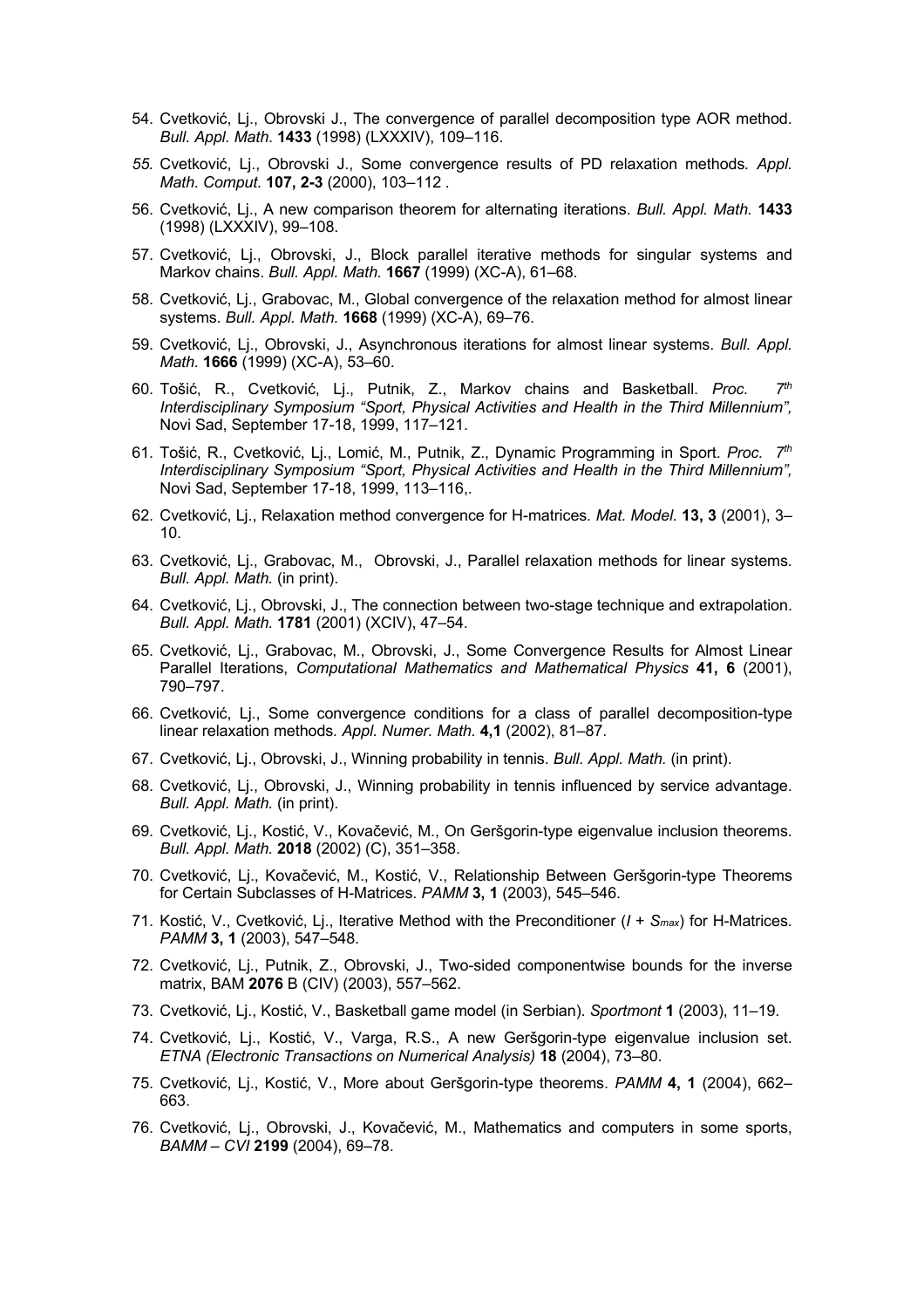- 77. Cvetković, Lj., Rapajić, S., How to improve MAOR method convergence area for linear complementarity problems. *Appl. Math. Comput*. **162, 2** (2005), 577–584.
- 78. Cvetković, Lj., Kostić, V., New criteria for identifying H-matrices, *J. Comput. Appl. Math.* **180, 2** (2005), 265–278.
- 79. Cvetković, Lj., Kostić, V., A new eigenvalue localization theorem via graph theory. *PAMM* **5** (2005), 787–788
- 80. Cvetković, Lj., Kovačević, M., Kostić, V., How mathematics can help to keep sport theory up-to-date (in Serbian). *Sportmont* **6** (2005).
- 81. Morača, N., Cvetković, Lj., Algorithm for checking S-SDD matrices. ICNAAM 2005, Extended Abstracts, Simos, T.E., Psihoyios, G., Tsitouras, Ch. (eds.), Wiley-VCH, 2005, 382–384.
- 82. Cvetković, Lj., Kostić, V., Šolak, Đ., How to improve upper bound for the Perron root. ICNAAM 2005, Extended Abstracts, Simos, T.E., Psihoyios, G., Tsitouras, Ch. (eds.), Wiley-VCH, 2005, 141–143.
- 83. Cvetković, Lj., Kostić, V., Between Geršgorin and minimal Geršgorin sets, *J. Comput. Appl. Math.* **196, 2** (2006), 452–458.
- 84. Cvetković, LJ., *H*-matrix theory vs. eigenvalue localization. *Numerical Algorithms* **42, 3-4** (2006), 229-245.
- 85. Cvetković, Lj., Kostić, V., New subclasses of block H-matrices with applications to parallel decomposition-type relaxation methods. *Numerical Algorithms* **42, 3-4** (2006), 325–334.
- 86. Cvetković, Lj., Takači, Dj., On matrices with operator entries. *Numerical Algorithms* **42, 3-4** (2006), 335–344.
- 87. Cvetković, Lj., Kostić, V., A note on the convergence of the AOR method. *Appl. Math. Comput*. **194, 2** (2007), 394–399.
- 88. Cvetković, Lj., Kostić, V., Kovačević, M., Szulc, T., Further results on H-matrices and their Schur complements. *Appl. Math. Comput*. **198, 2** (2008), 506–510.
- 89. Varga, R.S., Cvetković, Lj., Kostić, V., Approximation of the minimal Geršgorin set of a square complex matrix. *ETNA (Electronic Transactions on Numerical Analysis)* **30** (2008), 398–405.
- 90. Cvetković, Lj., Kostić, V., Rauški, S., A new subclass of H-matrices. *Appl. Math. Comput*. **208, 1** (2009), 206–210.
- 91. Cvetković, Lj., Nedović, M., Special H-matrices and their Schur and diagonal-Schur complements. *Appl. Math. Comput*. **208, 1** (2009), 225–230.
- 92. Kostić, V., Cvetković, Lj., Varga, R.S., Geršgorin-type localizations of generalized eigenvalues. *Numer. Linear Algebra Appl.* **16, 11-12** (2009), 883-898.
- 93. Bru, R., Cvetković, Lj., Kostić, V., Pedroche, F., Sums of Σ-strictly diagonally dominant matrices. *Linear and Multilinear Algebra* **58, 1** (2010), 75–78.
- 94. Bru, R., Cvetković, Lj., Kostić, V., Pedroche, F., Characterization of α1 and α2 matrices. *Cent. Eur. J. Math.* **8, 1** (2010), 32–40.
- 95. Cvetković, Lj., Pena, J.M., Mimimal sets alternative to minimal Geršgorin set. *Appl. Numer. Math.* **60, 4** (2010), 442–451*.*
- 96. Cvetković, Lj., Bru, R., Kostić, V., Pedroche, F., A simple generalization of Gersgorin's theorem. *Adv. Comput. Math.* **35, 2-4** (2011), 271–280.
- 97. Cvetković, Lj., Kostić, V., Pena, J.M., Eigenvalue localization refinements for matrices related to positivity, SIAM J. Matrix Anal. Appl. **32, 3** (2011), 771–784.
- 98. Kostić, V., Cvetković, Lj., Krukier, L.A., Special methods using for wireless sensor network optimizatin (in Russian). *Informatizaciya obrazovaniya i nauki – Telekommunikacii* **1, 9**  (2011), 35–43.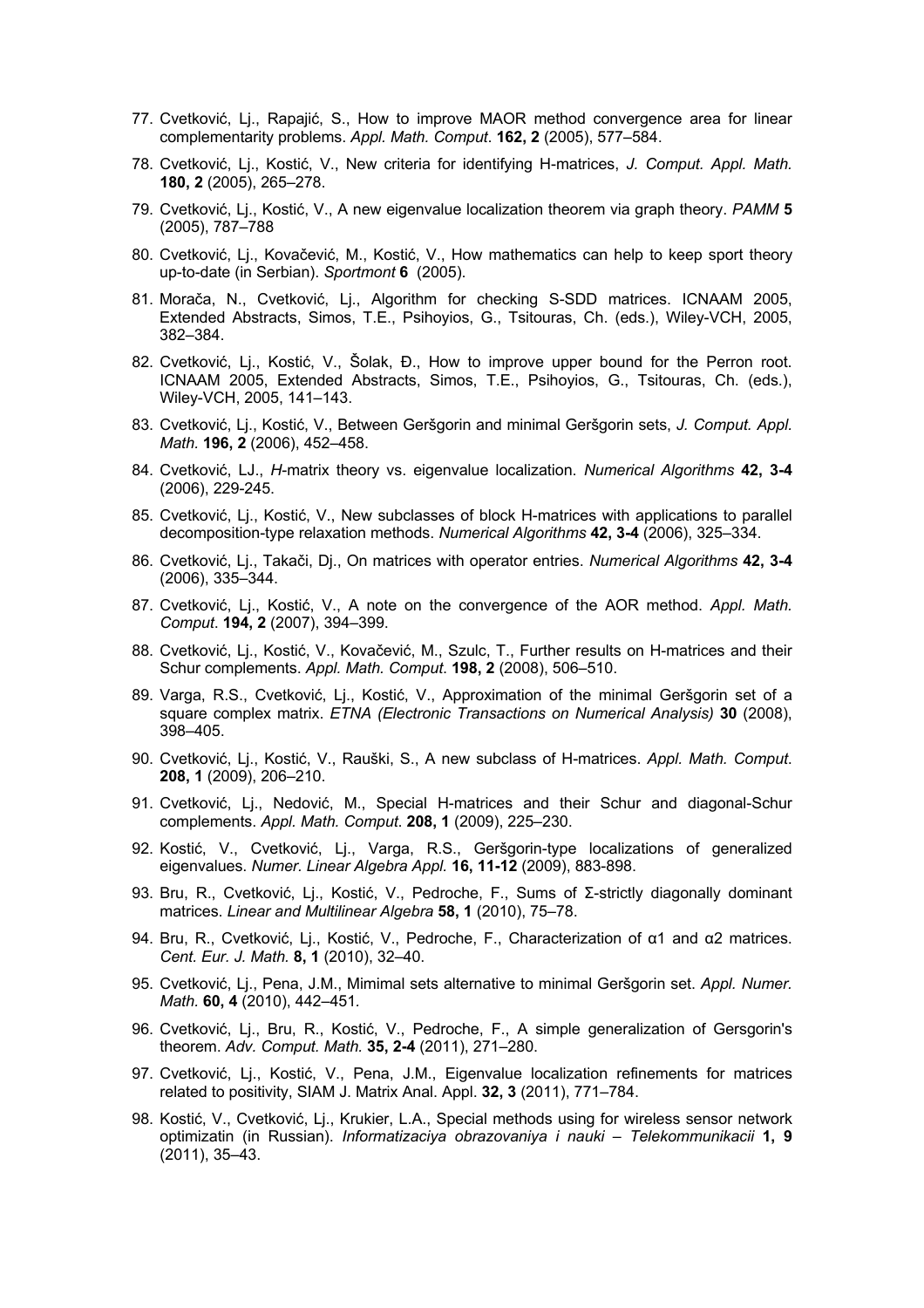- 99. Kostić, V., Varga, R.S., Cvetković, Lj., Localization of Generalized Eigenvalues by Cartesian Ovals. *Numer. Linear Algebra Appl.* **19, 4** (2012), 728–741.
- 100. Cvetković, Lj., Kostić, V., Application of Generalized Diagonal Dominance in Wireless Sensor Network Optimization Problems. *Appl. Math. Comput*. **218, 9** (2012), 4798-4805.
- 101. Cvetković, Lj., Nedović, M., Eigenvalue localization refinements for the Schur complement. *Appl. Math. Comput*. **218, 17** (2012), 8341-8346.
- 102. Cvetković, Lj., Kostić, V., Doroslovački, K., Max-norm bounds for the inverse of S-Nekrasov matrices. *Appl. Math. Comput*. **218, 18** (2012), 9498–9503.
- 103. Cvetković, Lj., Dai, P.-F., Doroslovački, K., Li, Y.-T., Infinity norm bounds for the inverse of Nekrasov matrices. *Appl. Math. Comput*. **219, 10** (2013), 5020-5024.
- 104. Cvetković, Lj., Kostić, V., Krukier, L., Matrix nonsingularity and diagonal dominance property (in Russian). *Izvestiya Vuzov*, *Estestvennye nauki* **3** (2013), 16-18.
- 105. Cvetković, Lj., Nedović, M., Diagonal scaling in eigenvalue localization for the Schur complement. PAMM **13,1** (2013), 411-412.
- 106. Cvetković, Lj., Kostić, V., A note on the convergence of the MSMAOR method for linear complementarity problems. *Numer. Linear Algebra Appl*. **21, 4** (2014), 534-539.
- 107. Mihailović D.T,, Kostić, V., Balaž I., Cvetković Lj., Complexity and asymptotic stability in the process of biochemical substance exchange in a coupled ring of cells. Chaos Solitons & Fractals **65** (2014), 30-43.
- 108. Cvetković, Lj., Doroslovački, K., Max norm estimation for the inverse of block matrices. *Appl. Math. Comput*. **242** (2014), 694-706.
- 109. Cvetković, Lj., Hadjidimos, A., Kostić, V., On the choice of parameters in MAOR type splitting methods for the linear complementarity problem. *Numerical Algorithms* **67, 4** (2014), 793-806.
- 110. Cvetković, Lj., Erić, M., Pena, J.M., Eventually SDD matrices and eigenvalue localization. *Appl. Math. Comput*. **252** (2015), 535-540.
- 111. Cvetković, Lj., Kostić, V., Nedović, M., Generalizations of Nekrasov matrices and applications, Open Math. (former *CEJM*) **13, 1** (2015), 96-105.
- 112. Szulc, T., Cvetković, Lj., Nedović, M., Scaling technique for Partition-Nekrasov matrices. Appl. Math. Comput. **271** (2015), 201-208.
- 113. Cvetković, Lj., Doroslovački, K., Krukier, L., Improvement of max norm estimation for the inverse of block Nekrasov matrices. (in Russian) *Izvestiya Vuzov Severo-Kavkazskiy region, Estestvennye nauki* **2** (2015), 58-61.
- 114. Cvetković, Lj., Kostić, V., Šanca, E., A wider convergence area for the MSTMAOR iteration methods for LCP. *Numer. Algor.* **71, 1** (2016), 77-88.
- 115. Kostić, V., Cvetković, Lj., Cvetković, D., Pseudospectra localizations and their applications. *Numer. Linear Algebra Appl*. **23, 2** (2016), 356-372.
- 116. Kostić, V., Miedlar, A., Cvetković, Lj., An algorithm for computing minimal Geršgorin sets. *Numer. Linear Algebra Appl*. **23, 2** (2016), 272-290.
- 117. Kostić, V., Cvetković, Lj., Cvetković, D., Improved stability indicators for empirical food webs. *Ecological Modelling* **320** (2016), 1-8.
- 118. Mihailović D.T., Kostić, V., Mimić G., Cvetković Lj., Stability analysis of turbulent heat exchange over the heterogeneous environmental interface in climate models. *Appl. Math. Comput*. **265** (2015), 79-90.
- 119. Cvetković, Lj., Kostić, V., Doroslovački K., Cvetković, D., Euclidean norm estimates of the inverse of some special block matrices. *Appl. Math. Comput*. **284** (2016), 12-23.
- 120. Kostić, V., Cvetković, Lj., On the inertia of the block H-matrices. *Numer. Linear Algebra Appl*. **24, 5** (2017), e2101.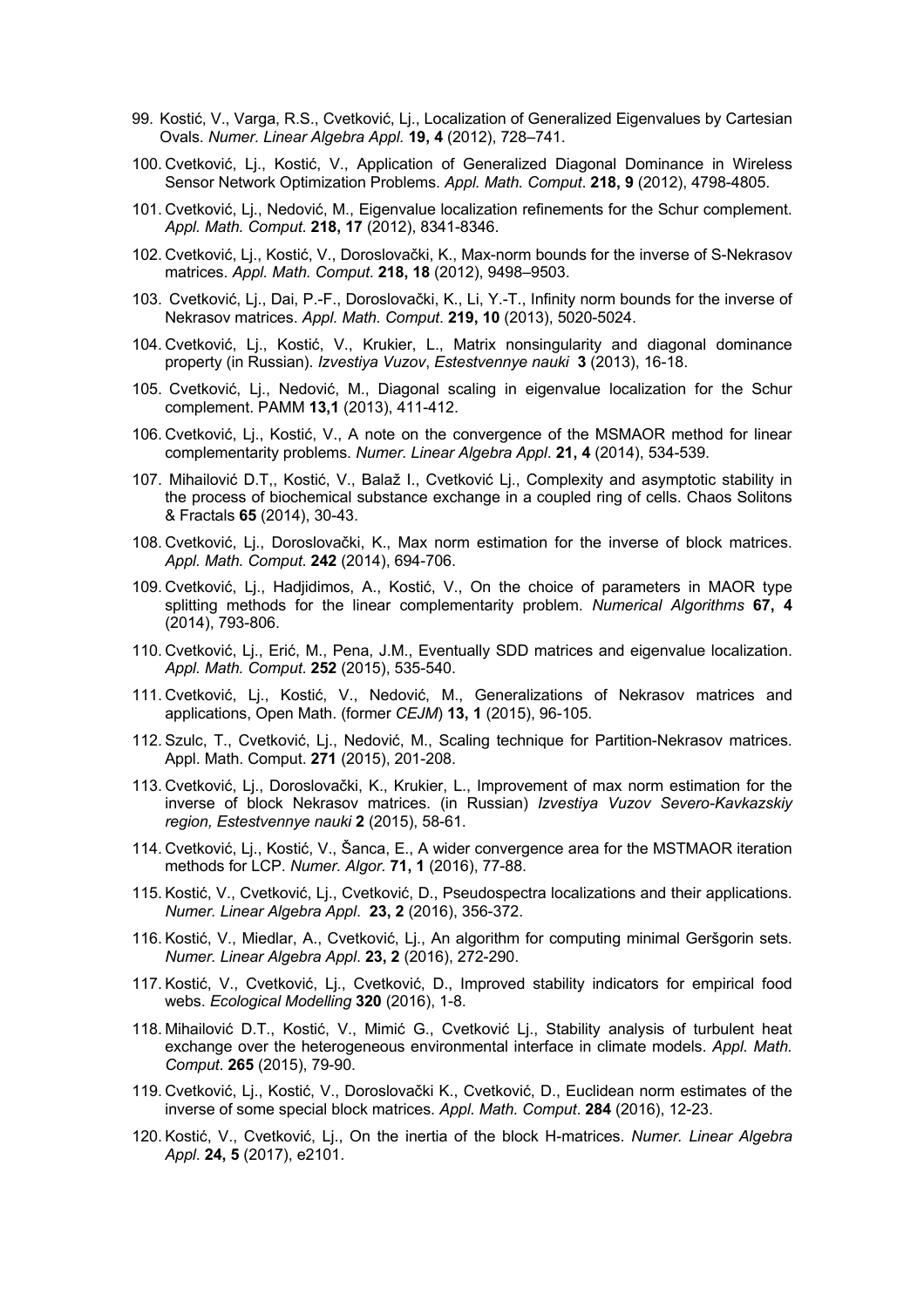- 121. Cvetković, Lj., Kostić, V., Šanca, E., Saed, A., Error control based on the novel proof of convergence of the MSMAOR methods for the LCP. *E. Asian J. on Appl. Math.* **8, 2** (2018), 352-364.
- 122. Šanca, E., Kostić, V., Cvetković, Lj., Fractional pseudospectra and their localizations. *Linear Algebra Appl*. **559**, (2018), 244-269.
- 123. Li, C., Cvetković, Lj., Wei, Y., Zhao, J., An infinity norm bound for the inverse of Dashnic-Zusmanovich type matrices with applications. *Linear Algebra Appl*. **565** (2019), 99-122.
- 124. Cvetković, D.Lj., Cvetković, Lj., Kostić, V.R., New pseudospectra localizations with application in ecology and vibration analysis. 2019 IEEE 9th Annual Computing and Communication Workshop and Conference (CCWC) (2019), 201-205.
- 125. Cvetković, D.Lj., A simple sufficient condition for stability and robust stability of a discrete Lotka-Volterra model. 2019 IEEE 9th Annual Computing and Communication Workshop and Conference (CCWC) (2019), 196-200.
- 126. Doroslovački K., Cvetković, Lj., Šanca, E., A New Lower Bound for the Smallest Singular Value. FILOMAT **33, 9** (2019), 2711-2723.
- 127. Nedović, M., Cvetković, Lj., The Schur complement of PH-matrices. *Appl. Math. Comput*. **362** (2019), 124541
- 128. Milićević, S., Kostić, V., Cvetković, Lj., Miedlar, A., An implicit algorithm for computing the minimal Geršgorin set. FILOMAT **33, 13** (2019), 4229-4238.
- 129. Cvetković, D.Lj., Cvetković, Lj., Li, C., CKV-type matrices with applications. *Linear Algebra Appl*. **608** (2021), 158–184.
- 130. Kostić, V., Cvetković, Lj., Šanca, E., From pseudospectra of diagonal blocks to pseudospectrum of a full matrix. *J. Comput. Appl. Math.* **386** (2021), 113265
- 131. Nedović, M., Cvetković, Lj., Norm bounds for the inverse and error bounds for linear complementarity problems for {P1,P2}-Nekrasov matrices. FILOMAT (2020), in print.
- 132. Cvetković, Lj., Kostić, V., Šanca, E., Pitfalls of using Geršgorin theorem in opinion dynamics. (submitted)

## **Books and Monographs**

- 1. Herceg, D., Cvetković, Lj., Petrović, N., Petrić, M., Matematika II. *Viša tehnička škola*, Novi Sad, 1989.
- 2. Herceg, D., Petrović, N., Cvetković, Lj., Petrić, M., Matematika zbirka zadataka. *Viša tehnička škola*, Novi Sad, 1990.
- 3. Cvetković, Lj., Matematika sa statistikom. *Institut za matematiku*, Novi Sad, 1996.
- 4. Cvetković, Lj., Convergence Theory for Relaxation Methods to Solve Systems of Equations. *MB-5 PAMM*, Technical University of Budapest, 1998.
- 5. Cvetković Lj., Lozanov-Crvenković, Z., Verovatnoća i statistika zbirka zadataka. *Futura publikacije*, Novi Sad, 2002.
- 6. Cvetković Lj., Kostić, V., Matematika zbirka zadataka. *Symbol*, Novi Sad, 2002.
- 7. Cvetković Lj., Obrovski, J., Kostić, V., Windows, Word, Excel, PowerPoint, Internet priručnik. *Futura publikacije*, Novi Sad, 2003.
- 8. Cvetković, Lj., Bjelica, D., Kostić, V., Kovačević, M., Matrični i verovatnosni modeli u sportu. *CSA*, Podgorica, 2005.
- 9. Cvetković Lj., Poslovna statistika. *Futura publikacije*, Novi Sad, 2006.
- 10. Cvetković Lj., Kvantitativne i kvalitativne metode za obradu podataka. *Symbol*, Novi Sad, 2011.
- 11. Cvetković Lj., Finansijska matematika. *A Dizajn*, Sarajevo, 2014.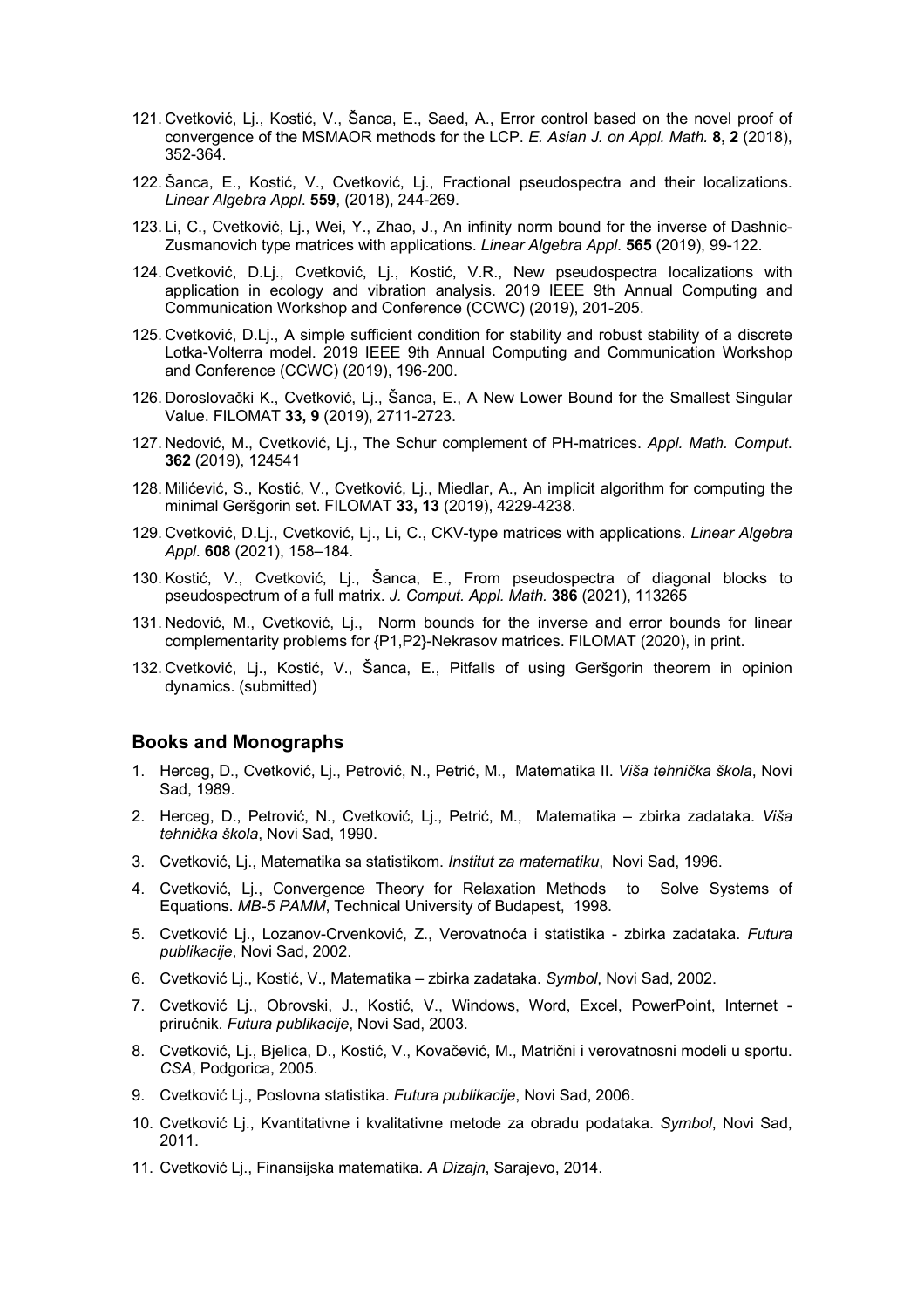- 12. Cvetković Lj., NUMELA 1. *Edicija "Tehničke nauke - udžbenici" 540*, Fakultet tehničkih nauka, Novi Sad, 2015.
- 13. Cvetković Lj., Kostić V., NUMELA 1 kolekcija vežbi. *Edicija "Tehničke nauke - udžbenici" 546*, Fakultet tehničkih nauka, Novi Sad, 2015.
- 14. Cvetković Lj., Kostić V., Šanca, E., Poslovna statistika zbirka zadataka. Educons Univerzitet, 2019.

#### **Conferences Participated**

- 1. Third Conference on Applied Mathematics, Novi Sad, June 7-9, 1982.
- 2. Fourth Conference on Applied Mathematics, Split, May 28-30, 1984.
- 3. Numerical Methods and Approximation Theory I, Niš, September 26-28, 1984.
- 4. GAMM wissenschaftliche Jahrestagung 1985, Dubrovnik, April 1-4, 1985.
- 5. Numerical Methods and Approximation Theory II, Novi Sad, September 4-6, 1985.
- 6. GAMM wissenschaftliche Jahrestagung 1986, Dortmund, April 1-4, 1986.
- 7. Fifth Conference on Applied Mathematics, Ljubljana, September 2-5, 1986.
- 8. GAMM wissenschaftliche Jahrestagung 1987, Stuttgart, April 13-17, 1987.
- 9. Third Conference on Numerical Methods and Approximation Theory, Niš, August 18-21, 1987.
- 10. GAMM wissenschaftliche Jahrestagung 1988, Wien, April 5-9, 1988.
- 11. Sixth Conference on Applied Mathematics, Tara, August 31-September 3, 1988.
- 12. GAMM wissenschaftliche Jahrestagung 1989, Karlsruhe, March 28-31, 1989.
- 13. Seventh Conference on Applied Mathematics, Osijek, September 13-15, 1989.
- 14. GAMM wissenschaftliche Jahrestagung 1990, Hannover, April 8-12, 1990.
- 15. Pannonian Applied Mathematical & Mechanical Meetings, Annual Central Meeting, Balatonfüred, May 9-12, 1991.
- 16. Pannonian Applied Mathematical & Mechanical Meetings, Year Close Meeting, Göd, October 25-27, 1991.
- 17. GAMM wissenschaftliche Jahrestagung 1993, Dresden, April 12-16, 1993.
- 18. Eighth Conference on Applied Mathematics, Tivat, May 27-29, 1993.
- 19. Pannonian Applied Mathematical & Mechanical Meetings, Year Close Meeting, Göd, October 22-25, 1993.
- 20. Nineth Conference on Applied Mathematics, Budva, May 30 June 1, 1994.
- 21. Pannonian Applied Mathematical & Mechanical Meetings, Year Close Meeting, Göd, October 13-16, 1994.
- 22. 9th Congress of Yugoslav Mathematicians, Petrovac, May 22-27, 1995.
- 23. Tenth Conference on Applied Mathematics, Budva, May 29-31, 1995.
- 24. Pannonian Applied Mathematical & Mechanical Meetings, Year Close Meeting, Göd, October -, 1995.
- 25. Pannonian Applied Mathematical & Mechanical Meetings, Annual Central Meeting, Balatonalmàdi, May 1-5, 1996.
- 26. Eleventh Conference on Applied Mathematics, Budva, June 3-6, 1996.
- 27. The Second World Congress of Nonlinear Analysts, Athens, July 10-17, 1996.
- 28. The 116th Pannonian Applied Mathematical Conference, Göd, October 10-13, 1996.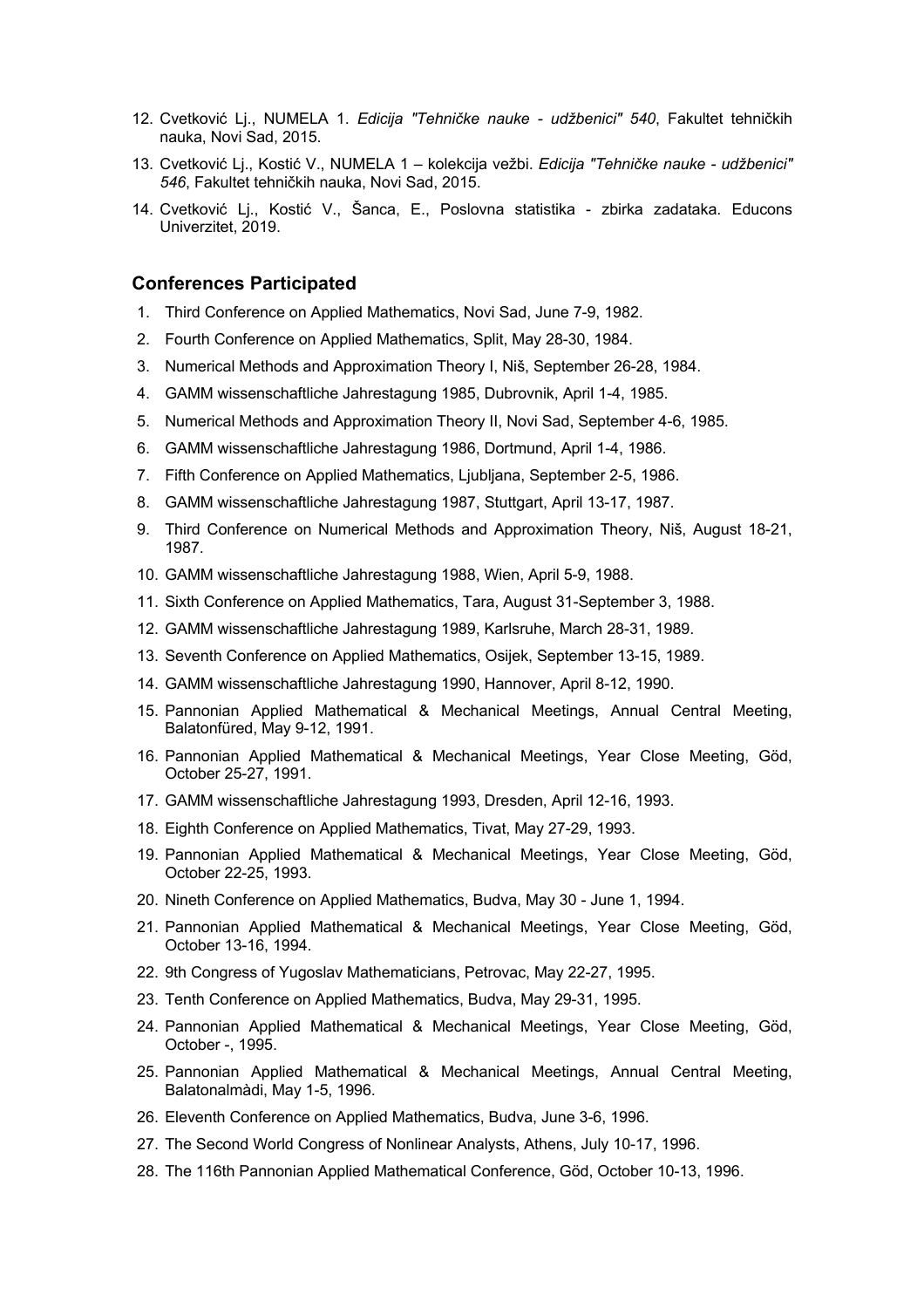- 29. The Czech-US Workshop on Iterative Methods and Parallel Computing, Milovy, June 16- 21, 1997.
- 30. Twelvth Conference on Applied Mathematics, Palić, September 8-12, 1997.
- 31. The 120th Pannonian Applied Mathematical Conference, Göd, January 22-26, 1998.
- 32. The 121st Pannonian Applied Mathematical Conference, Balatonalmàdi, May 7-10, 1998.
- 33. Seventh Conference of the International Linear Algebra Society "Hans Schneider Linear Algebra" Conference, Madison, Wisconsin, USA, June 3-6, 1998.
- 34. VII Vserossiïskoe soveshchanie "Problemy postroeniya setok dlya resheniya zadach matematicheskoï fiziki", Novorossiïsk, Rossiya, 6-10 sentyabrya 1998.
- 35. XII Vserossiïskaya konferenciya "Teoreticheskie osnovy i konstruirovanie chislennyh algoritmov resheniya zadach matematicheskoï fiziki", Novorossiïsk, Rossiya, 9-13 sentyabrya 1998.
- 36. 7<sup>th</sup> Interdisciplinary Symposium "Sport, Physical Activities and Health in the Third Millennium", Novi Sad, September 17-18, 1999.
- 37. The 126th Pannonian Applied Mathematical Conference, Göd, October, 1999.
- 38. The 129th Pannonian Applied Mathematical Conference, Balatonalmàdi, May 25-28, 2000.
- 39. The 130th Pannonian Applied Mathematical Conference, Göd, October, 2000.
- 40. 5<sup>th</sup> IMACS Conference on Iterative Methods in Scientific Computing, FORTH, Heraklion, Crete, Greece, May 28-31, 2001.
- 41. The 132nd Pannonian Applied Mathematical Conference, Göd , 2001.
- 42. The 134th Pannonian Applied Mathematical Conference, Göd, January 24-27, 2002.
- 43. The 135th Pannonian Applied Mathematical Conference, Balatonalmàdi, May 23-26, 2002.
- 44. GAMM 2003, Abano Terme Padua, Italy, March 24-28, 2003.
- 45. The 138th Pannonian Applied Mathematical Conference, Balatonalmàdi, May -, 2003.
- 46. SIAM Conference on Applied Linear Algebra, Williamsbourg, VA, July 15-19, 2003.
- 47. GAMM 75<sup>th</sup> Annual Meeting, Dresden, Germany, March 21-27, 2004.
- 48. 11<sup>th</sup> Conference of the International Linear Algebra Society (ILAS), Coimbra, Portugal, July 19-22, 2004.
- 49. MAT-TRIAD 2005 three days full of matrices, Będlewo, Poland, March 3-5, 2005.
- 50. GAMM 76<sup>th</sup> Annual Meeting, Luxembourg, Luxembourg, March 28 April 1, 2005.
- 51. FoCM (Foundations of Computational Mathematics), Santander, Spain, June 30 July 9, 2005.
- 52. ICNAAM 2005 (International Conference of Numerical Analysis and Applied Mathematics), Rhodes, Greece, September 16-20, 2005.
- 53. Applied Linear Algebra in honor of Richard Varga, Palić, SCG, October 13-15, 2005.
- 54. 13<sup>th</sup> Conference of the International Linear Algebra Society (ILAS), Amsterdam, Netherlands, July 18-21, 2006.
- 55. Joint GAMM-SIAM Conference on Applied Linear Algebra, Düsseldorf, Germany, July 24- 27, 2006.
- 56. The First International Conference on Numerical Algebra and Scientific Computing (NASC06), Beijing, China, October 22-25, 2006. (invited as plenary speaker)
- 57. MAT-TRIAD 2007, Będlewo, Poland, March 22-24, 2007.
- 58. Computational Methods with Applications, Harrachov, Czech Republic, August 19 25, 2007.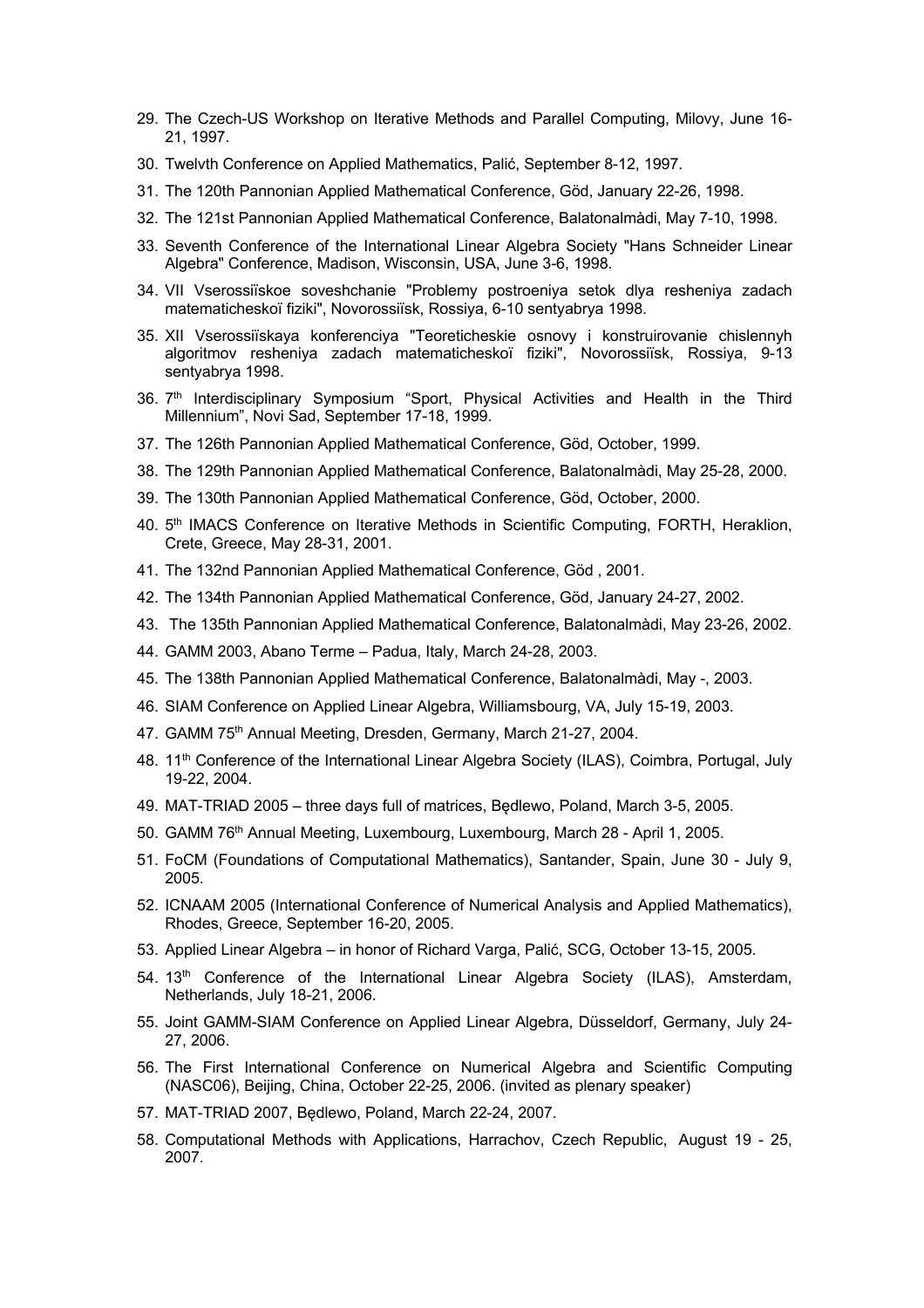- 59. GAMM 79<sup>th</sup> Annual Meeting of the International Association of Applied Mathematics and Mechanics (GAMM), Bremen, Germany, March 31 - April 4, 2008.
- 60. Applied Linear Algebra in honor of Ivo Marek, Novi Sad, Serbia, April 28-30, 2008.
- 61. FoCM (Foundations of Computational Mathematics), Hong Kong, June 16-26, 2008. (invited for Workshop B5 Numerical Linear Algebra)
- 62. Conference in Numerical Analysis (NumAn) Honoring Richard S. Varga on his 80th birthday, Kalamata, Greece, September 1-5, 2008.
- 63. Meeting on Linear Algebra, Matrix Analysis and Applications (LAMAA), Vitoria-Gasteiz, Spain, September 25-26, 2008. (invited as plenary speaker)
- 64. Numerical Analysis and Scientific Computing (NASCom), Rostov-on-Don, Russia, October 13-17, 2008. (invited as plenary speaker)
- 65. MAT-TRIAD 2009, Będlewo, Poland, March 23-27, 2009.
- 66. NASCA (Numerical Analysis and Scientific Computing with Applications), Agadir, Morocco, May 18-22, 2009.
- 67. GAMM 81<sup>st</sup> Annual Meeting of the International Association of Applied Mathematics and Mechanics (GAMM), Karlsruhe, Germany, March 22-26, 2010.
- 68. Applied Linear Algebra in honor of Hans Schneider, Novi Sad, Serbia, May 24-28, 2010.
- 69. Coimbra Meeting on 0-1 Matrix Theory and Related Topics, Coimbra, Portugal, June 17- 19, 2010.
- 70. GAMM 82<sup>nd</sup> Annual Meeting of the International Association of Applied Mathematics and Mechanics (GAMM), Graz, Austria, April 18-21, 2011.
- 71. MAT-TRIAD 2011, Tomar, Portugal, July 12-16, 2011.
- 72. ICIAM 2011, Vancouver, BC, Canada, July 18-22, 2011. (Minisymposium organizer)
- 73. SC 2011 (International Conference on Scientific Computing), S. Margherita di Pula, Sardinia, Italy, October 10-14, 2011.
- 74. GAMM  $83<sup>rd</sup>$  Annual Meeting of the International Association of Applied Mathematics and Mechanics (GAMM), Darmstadt, Germany, March 26-30, 2012.
- 75. Fifth Conference on Numerical Analysis (NumAn 2012) Recent Approaches to Numerical Analysis: Theory, Methods and Applications, Ioannina, Greece, September 5-8, 2012.
- 76. The Fourth International Conference on Numerical Algebra and Scientific Computing (NASC 2012), Dalian, P.R.China, October 20-24, 2012. (plenary speaker)
- 77. GAMM 84<sup>th</sup> Annual Meeting of the International Association of Applied Mathematics and Mechanics (GAMM), Novi Sad, Serbia, March 18-22, 2013.
- 78. ILAS 18th International Linear Algebra of the International Society Conference, Providence, RI, USA, June 3-7, 2013.
- 79. PIM Preconditioning of Iterative Methods in honor of Ivo Marek's 80th birthday, Prague, Czech Republic, July 1-5, 2013. (invited as plenary speaker)
- 80. MAT TRIAD 2013, Herceg Novi, Montenegro, September 16-20, 2013.
- 81. International Conference on Biological, Physical and Life Sciences (BPLS), Dubai, UAE, January 28-29, 2014.
- 82. The Third China-Russia Conference on Numerical Algebra with Applications (CRCNAA 2014), Jiayuguan, China, July 16-20, 2014. (invited as plenary speaker)
- 83. 19th Conference of the International Linear Algebra Society (ILAS), Seoul, Korea, August 6-9, 2014. (invited as plenary speaker)
- 84. MAT TRIAD 2015, Coimbra, Portugal, September 7-11, 2015. (member of the Scientific Committee)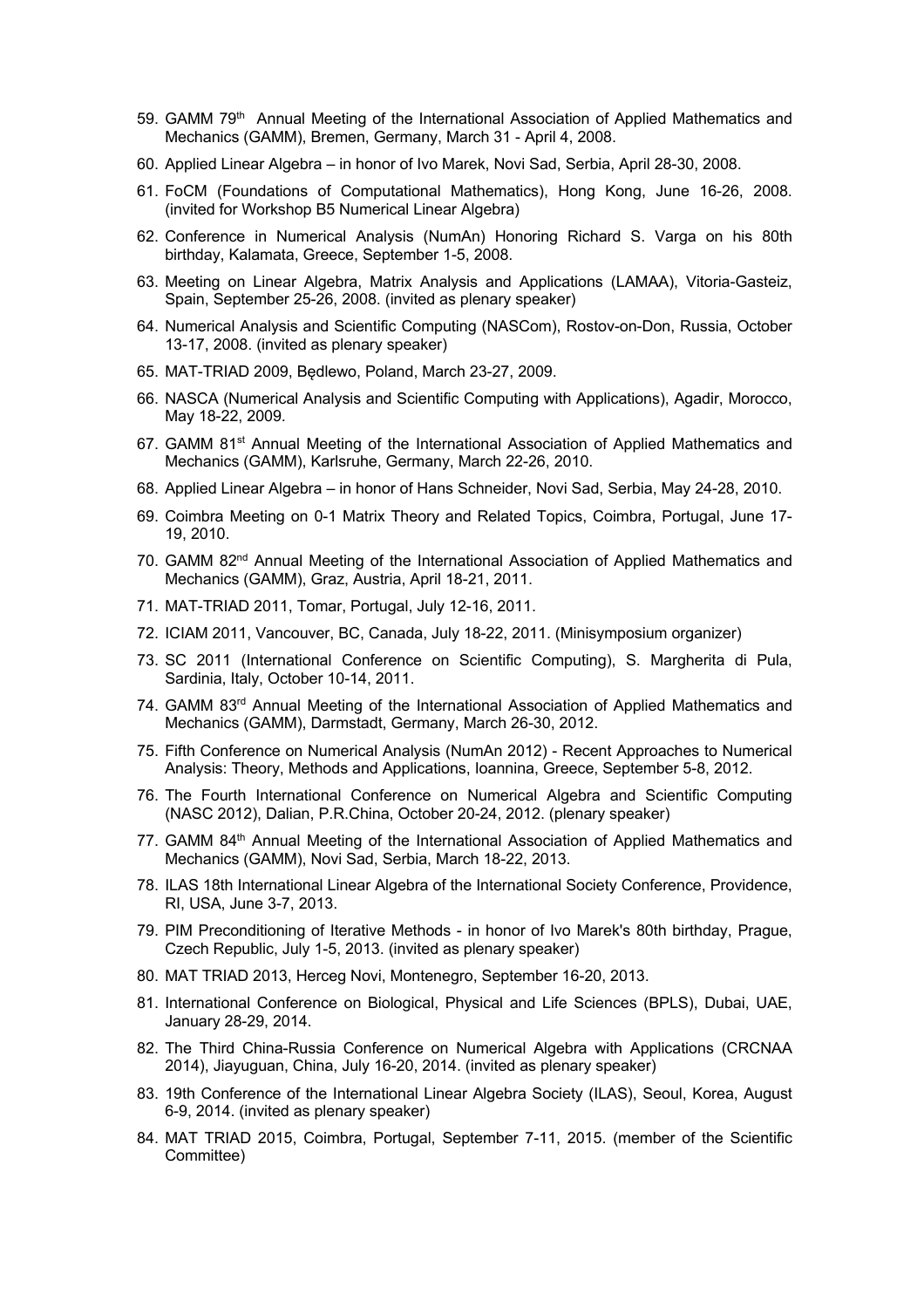- 85. ICNSAM 2016 International Conference on Natural Science and Applied Mathematics, Dubai, April 7-9, 2016.
- 86. The Twelfth International Conference on Matrix Theory and Applications, Lanzhou City, Gansu Province, P.R. China, July 22-26, 2016 (invited as plenary speaker)
- 87. MAT TRIAD 2017, Będlewo, Poland, September 25-29, 2017 (member of the Scientific Committee)
- 88. The 36th International Conference of the System Dynamics Society, Reykjavík, Iceland, August 6-10, 2018.
- 89. The 9th IEEE Annual Computing and Communication Workshop and Conference (IEEE CCWC 2019), Las Vegas, USA, January 7-9, 2019.
- 90. MAT TRIAD 2019, Liblice, Czech Republic, September 8-13, 2019 (member of the Scientific Committee)
- 91. The Ninth China-Russia Conference on Numerical Algebra with Applications (CRCNAA 2020), Nantong, P.R. China, July 10-15, 2020 (invited as plenary speaker), postponed due to COVID situation.
- 92. The Fourteenth International Conference on Matrix Theory and Applications, Qingdao City, Shandong Province, P.R. China, July 17-22, 2020 (invited as plenary speaker), postponed due to COVID situation.

#### **Conferences Organized**

- 1. Secretary of the Organizing Committee, Second Conference on Numerical Methods and Approximation Theory, Novi Sad, 1985.
- 2. Chair of the Organizing Committee and Member of the Scientific Committee, Ninth Conference on Applied Mathematics, Budva, 1994.
- 3. Member of the Scientific Committee, 9th Congress of Yugoslav Mathematicians, Petrovac, 1995.
- 4. Chair of the Organizing Committee and Member of the Scientific Committee, Tenth Conference on Applied Mathematics, Budva, 1995.
- 5. Member of the Organizing Committee, LIRA '95, Novi Sad, 1995.
- 6. Chair of the Organizing Committee and Member of the Scientific Committee, Eleventh Conference on Applied Mathematics, Budva, 1996.
- 7. Member of the Scientific Committee, Twelfth Conference on Applied Mathematics, Palić, 1997.
- 8. Chair of the Organizing Committee and Chair of the Scientific Committee, Applied Linear Algebra – in honor of Richard Varga, Palić, SCG, October 13-15, 2005.
- 9. Member of the Scientific Committee, The First International Conference on Numerical Algebra and Scientific Computing (NASC06), Beijing, China, October 22-25, 2006.
- 10. Member of the Scientific Committee, MAT-TRIAD 2007, Będlewo, Poland, March 22-24, 2007.
- 11. Session organizer (Applied and Numerical Linear Algebra), GAMM Annual Meeting 2008, Bremen, Germany, 31 March – 4 April 2008.
- 12. Chair of the Organizing Committee and Chair of the Scientific Committee, Applied Linear Algebra – in honor of Ivo Marek, Novi Sad, Serbia, April 28-30, 2008.
- 13. Member of the Scientific Committee, Numerical Analysis and Scientific Computing (NASCom), Rostov-on-Don, Russia, October 13-17, 2008.
- 14. Member of the Scientific Committee, MAT-TRIAD 2009, Będlewo, Poland, March 23-27, 2009.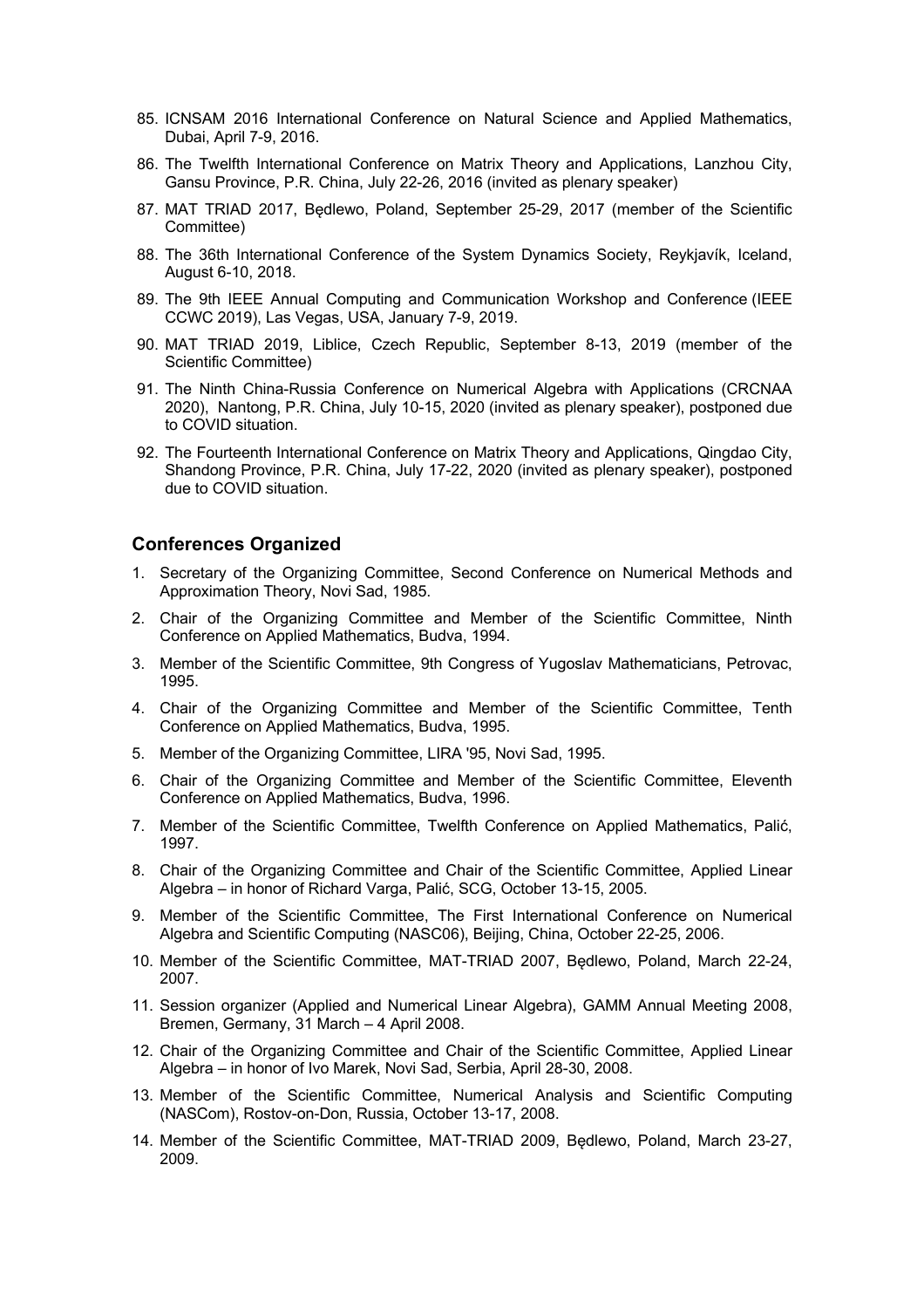- 15. Chair of the Organizing Committee and Chair of the Scientific Committee, Applied Linear Algebra – in honor of Hans Schneider, Novi Sad, Serbia, May 24-28, 2010.
- 16. Member of the Scientific Committee, MAT-TRIAD 2011, Tomar, Portugal, July 12-16, 2011.
- 17. Member of the Scientific Committee, Современные проблемы математического моделирования, Дюрсо, Rossia, September 12-17, 2011.
- 18. Member of the Scientific Committee, GAMM 2013, Novi Sad, Serbia, March 18-22, 2013.
- 19. Member of the Scientific Committee, ILAS 2013, Providence, RI, USA, June 3-7, 2013.
- 20. Member of the Scientific Committee, MAT-TRIAD 2013, Herceg-Novi, Montenegro, September 16-20, 2013.
- 21. Member of the Scientific Committee, MAT-TRIAD 2015, Coimbra, Portugal, September 7- 11, 2015.
- 22. Member of the Scientific Committee, NASC 2016, Hangzhou, China, October 22-26, 2016.
- 23. Member of the Scientific Committee, MAT-TRIAD 2017, Bedlewo, Poland, September 25- 29, 2017.
- 24. Member of the Scientific Committee, MAT-TRIAD 2019, Liblice, Czech Republic, September 8-13, 2019.
- 25. Member of the Steering Committee, The Seventh International Conference on Numerical Algebra And Scientific Computing (NASC 2019), Nanjing, China October 19-23, 2019.

## **Invited Lectures**

- 1. University of Karlsruhe, Germany, 1989.
- 2. University of Niš, Yugoslavia, 1990.
- 3. Kent State University, Kent, Ohio, USA, 1992.
- 4. University of Podgorica, Yugoslavia, 1995.
- 5. Banach Center Warszawa, Poland, 1997.
- 6. at the Conference No. 35, 1998.
- 7. University of Belgrade, Yugoslavia, 2000.
- 8. Rostov University, Russia, 2004.
- 9. at the Conference No. 53, 2005.
- 10. Kent State University, Kent, Ohio, USA, 2006.
- 11. University of Belgrade, Yugoslavia, 2006.
- 12. at the Conference No. 56, 2006.
- 13. Chinese Academy of Science, Beijing, China, 2007.
- 14. Fudan University, Shanghai, China, 2007.
- 15. University of Zaragoza, Spain, 2008.
- 16. at the Conference No. 61, 2008.
- 17. at the Conference No. 63, 2008.
- 18. at the Conference No. 64, 2008.
- 19. Banach Center Warszawa, Poland, 2009.
- 20. Adam Mickiewicz University, Poznan, Poland, 2010.
- 21. Technical University, Prague, Czech Republic, 2010.
- 22. University of Zaragoza, Spain, 2010.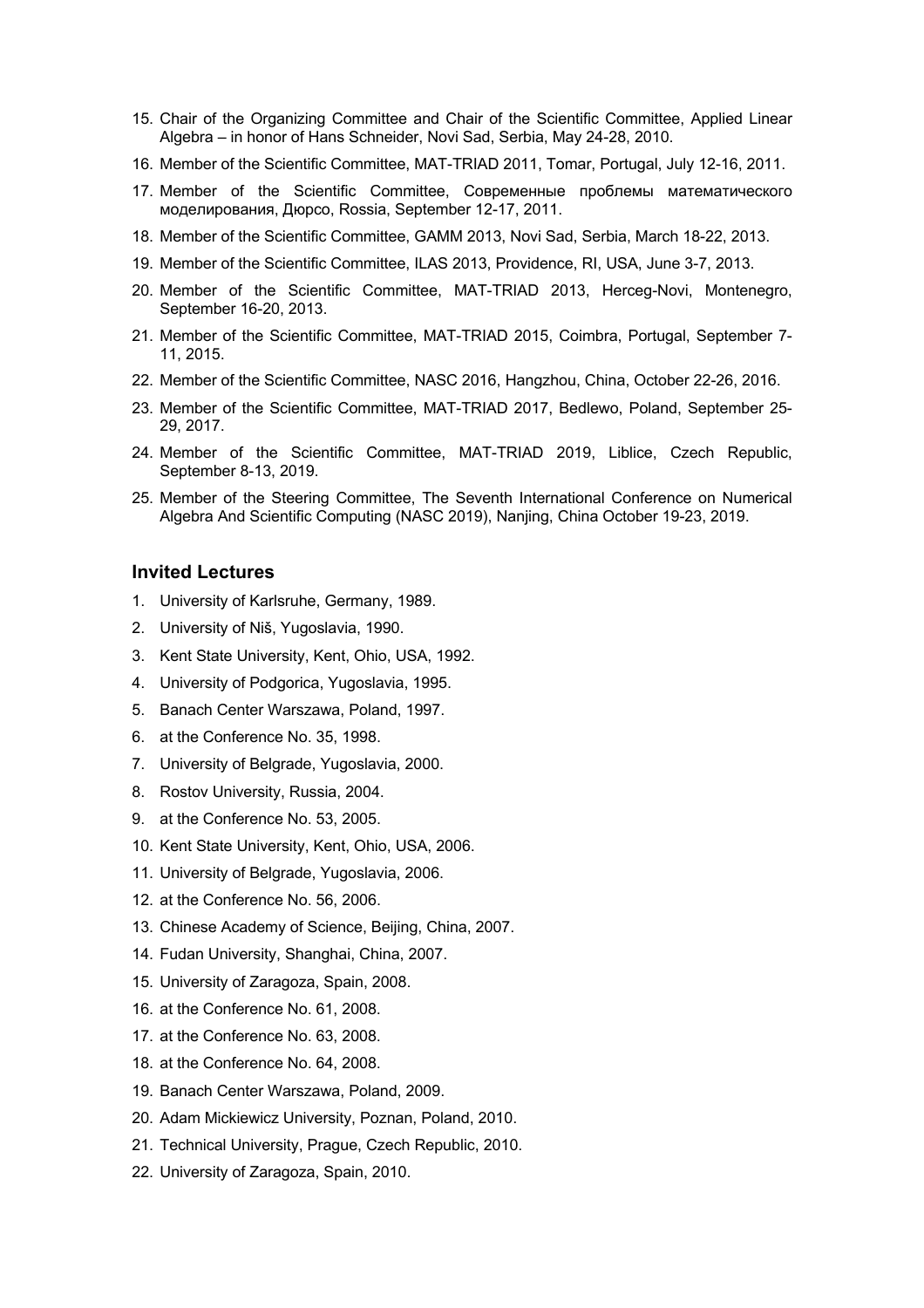- 23. at the Conference No. 71, 2011.
- 24. University of Wuppertal, Germany, 2012.
- 25. Mathematical Institute of the Serbian Academy of Sciences and Arts, 2012.
- 26. University of Zaragoza, Spain, 2012.
- 27. At the Conference No. 76, Dalian, China, 2012.
- 28. Chinese Academy of Science, Beijing, China, 2012.
- 29. At the Conference No. 79, 2013.
- 30. At the Conference No. 82, 2014.
- 31. At the Conference No. 83, 2014.
- 32. At the Conference No. 86, 2016.
- 33. At the Conference No. 91, 2020.
- 34. At the Conference No. 92, 2020.

## **PhD Thesis Advisor**

- 1. Vladimir Kostić, Faculty of Science, University of Novi Sad, 2010.
- 2. Ksenija Doroslovački, Faculty of Technical Sciences, University of Novi Sad, 2014.
- 3. Maja Nedović, Faculty of Technical Sciences, University of Novi Sad, 2016.
- 4. Abear Aboglida Saed Saed, Faculty of Science, University of Novi Sad, 2019.
- 5. Ernest Šanca, Faculty of Science, University of Novi Sad, ???

# **Editing Activities**

Editor of proceedings:

- q Herceg, D., Cvetković, Lj., IX Conference on Applied Mathematics, Budva, May 30 June 1, 1994, Institute of Mathematics, University of Novi Sad, Novi Sad, 1995.
- q Herceg, D., Cvetković, Lj., X Conference on Applied Mathematics, Budva, May 29 31, 1995, Institute of Mathematics, University of Novi Sad, Novi Sad, 1996.
- q Cvetković, Lj., International workshop Mathematics and Sport, Novi Sad, December, 12, 2002.

Guest editor:

- q Numerical Algorithms, Proceedings of ALA 2005 (Benzi, M., Cvetković, Lj., Neumann, M., Szulc, T.)
- □ Linear Algebra Applications, Special Issue in Honor of Richard S. Varga (Cvetković, Lj., Frommer, A., Kolotilina, L., Szyld, D.)
- q Numerical Linear Algebra with Applications, Proceedings of ALA 2008
- □ Linear Algebra Applications, Proceedings of ALA 2010 (Butkovic, P., Cvetković, Lj., Frommer, A., Tsatsomeros, M.)
- q CEJM Topical Issue "Advances in Numerical Analysis and Numerical Linear Algebra" (Cvetković, Lj., Korotov, S., Nistor, V., Vulkov, L.)
- q ELA Electronic Journal of Linear Algebra, Proceedings of MAT TRIAD 2011 (Baksalary, O., Cvetković, Lj., Puntanen, S., Bebiano, N.)
- q PAMM GAMM 2013
- q CEJM Topical Issue "Matrix properties" (Cvetković, Lj., Szulc, T., Markiewicz, A.)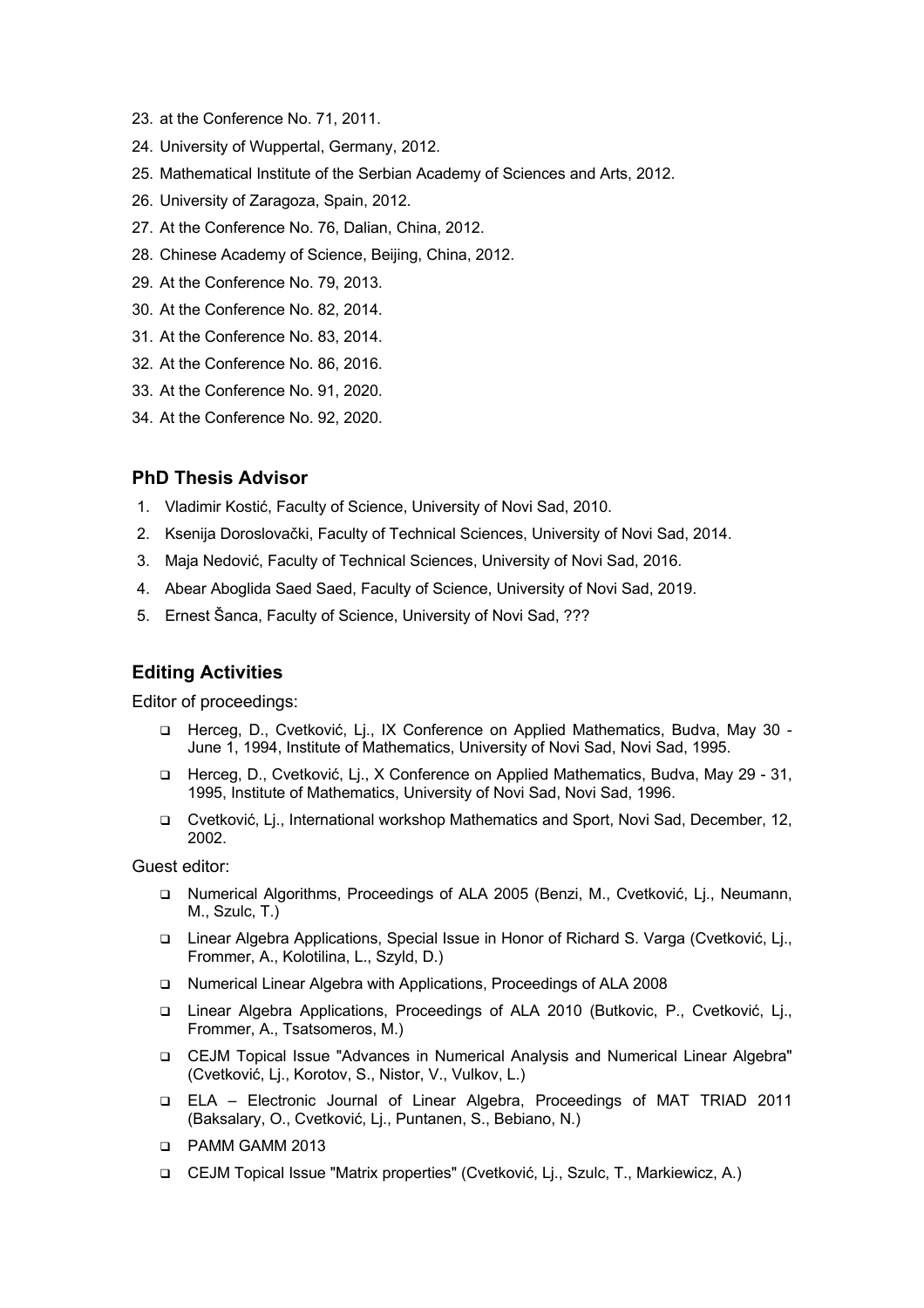q Linear Algebra Applications, Proceedings of ILAS 2014 (Cvetković, Lj., Frommer, A., Hwang, S.-G., Šmigoc, H., Zhang, F.)

Editorial Board for the following journals:

- □ Sportmont
- □ Central European Journal of Mathematics
- q NSJOM. Novi Sad, Serbia

## Referee for:

- q Journal for Computational and Applied Mathematics
- □ Linear Algebra and its Applications
- q Numerical Linear Algebra with Applications
- q Numerical Algorithms
- q Applied Numerical Mathematics
- q Applied Mathematics and Computation
- q Journal of Mathematical Analysis and Applications
- q International Journal of Computer Mathematics
- q Czechoslovak Mathematical Journal
- □ Bulletin of Iranian Mathematical Society
- q Optimization Methods and Software
- q Applied Mathematics Letters
- q JCM
- □ Linear and Multilinear Algebra
- q SIMAX
- **Q** Operators and Matrices
- q BIT
- q JAM
- **q** Inequalities
- q Journal of Mathematical Research with Applications
- o Open Mathematics
- □ Computational and Applied Mathematics
- □ Journal of Mathematical Inequalities

## **Seminar Lectures**

- 1. Advanced Technical School, University of Novi Sad, 1985–1987.
- 2. Faculty of Law, University of Novi Sad, 1994.
- 3. Faculty of Physical Education, University of Novi Sad, 1994–2004.
- 4. Faculty of Science, University of Podgorica, 1997.
- 5. Faculty of Humanities and Social Sciences, University of Novi Sad, 2000–2005.
- 6. Advanced Business School, Novi Sad, 2001-2003.
- 7. College for Trainers and Managers in Sports, 1999-2003.